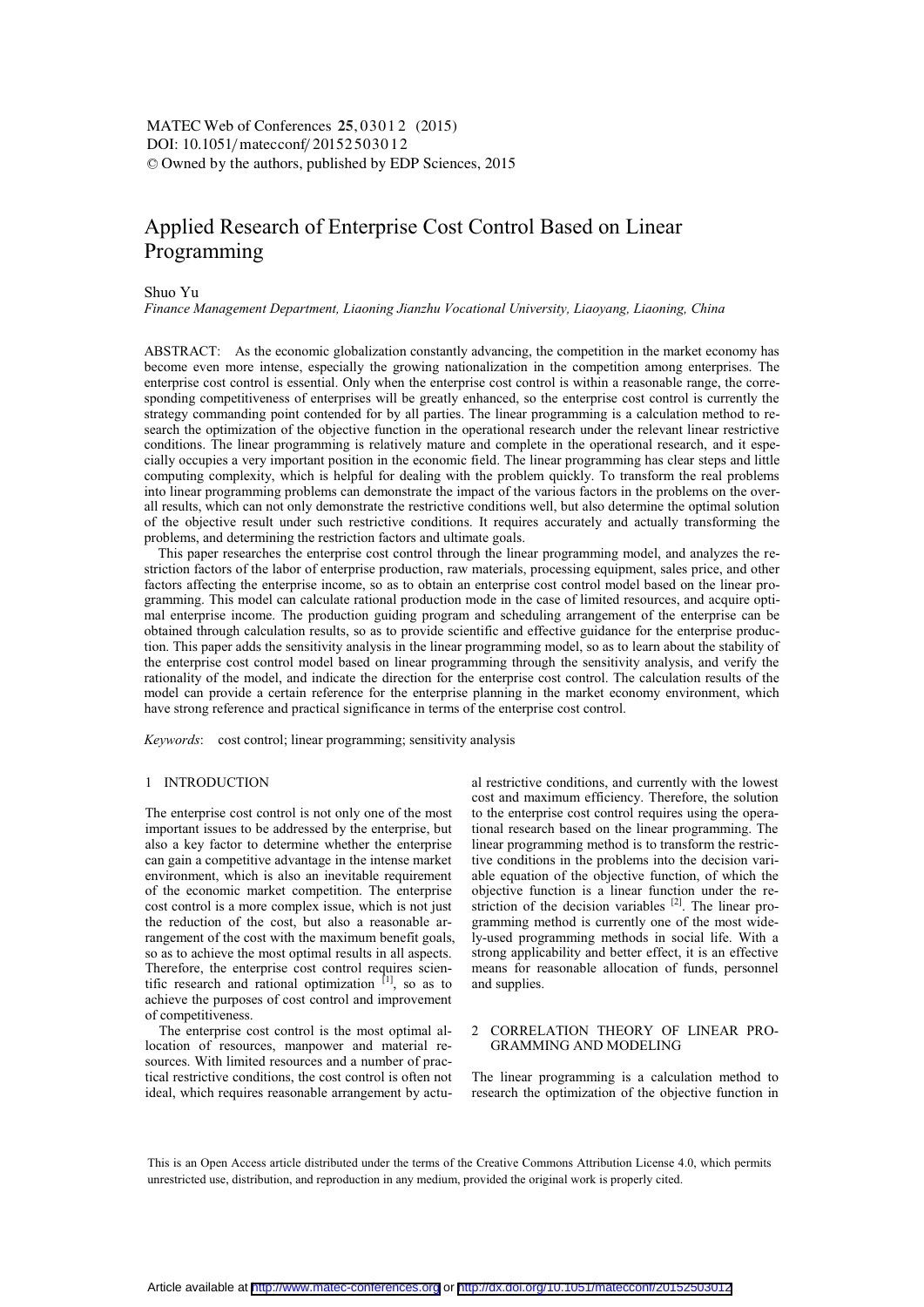the operational research under the relevant linear restrictive conditions. The linear programming is relatively mature and complete in the operational research, and it especially occupies a very important position in the economic field. The linear programming has clear steps and little computing complexity, which is helpful for dealing with the problem quickly and very suitable for the economic field.

(1) Linear programming problem

In the problem, there is a set of related data values, and the data meets actual restrictive conditions. The restrictive conditions may be expressed by the linear equation or linear inequality. In addition, the related data values are related influencing factors of the objective function. There is a linear relation between them, so as to make the objective function achieve optimal results. This problem is called as the linear programming [3].

Expressions of the linear programming:

Objective function:

$$
\max(\min) z = C_1 X_1 + C_2 X_2 + \dots + C_n X_n \quad (1)
$$

Meet the restrictive conditions:

$$
a_{11}x_1 + a_{12}x_2 + \dots + a_{1n}x_n \leq (\geq) b_1 \tag{2}
$$

$$
a_{21}x_1 + a_{22}x_2 + \cdots + a_{2n}x_n \leq (\geq) b_2
$$

……

$$
a_{m1}x_1 + a_{m2}x_2 + \cdots + a_{mn}x_n \leq (\geq) b_m
$$

Non-negative constraint conditions of the variables:

$$
x_1, x_2, \dots x_n \ge 0 \tag{3}
$$

The value of a set of  $x_1, x_2, \cdots x_n$  that meets the restrictive conditions and non-negative constraint conditions of the variables is called as a feasible solution of the linear programming; when the value of a set of  $x_1, x_2, \cdots x_n$  that meets the restrictive conditions and non-negative constraint conditions of the variables and the objective function achieves the optimal solution, it is called as the optimal solution of the linear programming [4].

To transform the real problems into linear programming problems can express the impact of the various factors in the problems on the overall results, which can not only express the restrictive conditions well, but also determine the optimal solution of the objective result under such restrictive conditions. It requires accurately and actually transforming the problems, and determining the restriction factors and ultimate goals.

(2) Dual linear programming problem

There is often a correlation between many factors due to practical problems, and sometimes there is also a correlation between two results. The dual linear programming problem is actually the research of two related linear programming problems, so as to achieve the discussion of two problems, and obtain more practical solutions to two related problems [5].

 $\sim$ 

Linear programming problem (I):

$$
\min z = C_1 X_1 + C_2 X_2 + \dots + C_n X_n
$$
  
\n
$$
a_{11}x_1 + a_{12}x_2 + \dots + a_{1n}x_n \leq (\geq) b_1
$$
  
\n
$$
\dots
$$
  
\n
$$
a_{m1}x_1 + a_{m2}x_2 + \dots + a_{mn}x_n \leq (\geq) b_m
$$
  
\n
$$
x_1, x_2, \dots x_n \geq 0
$$
  
\nLinear programming problem (II):  
\n
$$
Maxg = b_1 y_1 + b_2 y_2 + \dots + b_m y_m \leq c_1
$$
  
\n
$$
a_{11}y_1 + a_{21}y_2 + \dots + a_{m1}y_m \leq c_1
$$
  
\n
$$
a_{12}y_1 + a_{22}y_2 + \dots + a_{m2}y_m \leq c_2
$$

……

$$
a_{1n}y_1 + a_{2n}y_2 + \dots + a_{mn}y_m \le c_m
$$
  

$$
y_1, y_2, \dots y_m \ge 0
$$

The linear problem (II) is called as a dual problem of the linear problem (I).

 $(3)$  Shadow price  $[6]$ 

In the dual linear programming problem, the shadow price is an optimal solution of the objective function obtained under the corresponding restrictive conditions. The shadow price is a valuation under the estimated situation. Through the shadow price, the enterprise can control over the cost well, so as to achieve a reasonable allocation of resources under a variety of conditions and improve planning capabilities

The linear programming is a mathematical model widely used in the actual economic field in the operational research, which is an important means to solve the allocation of production resources, production planning and prediction of results, with a strong operability, a wide applicability, a high accuracy and many other advantages. It has successful applications in the improvement of enterprise management level and in the field of enterprise cost control.

(A) Objective function of the enterprise cost control

The control of the enterprise cost is to obtain the optimal results within the most reasonable cost range and under the situation of resource utilization. The enterprise cost control model based on the linear programming is established to achieve the lowest cost and the largest objective result  $^{[7]}$ . The objective function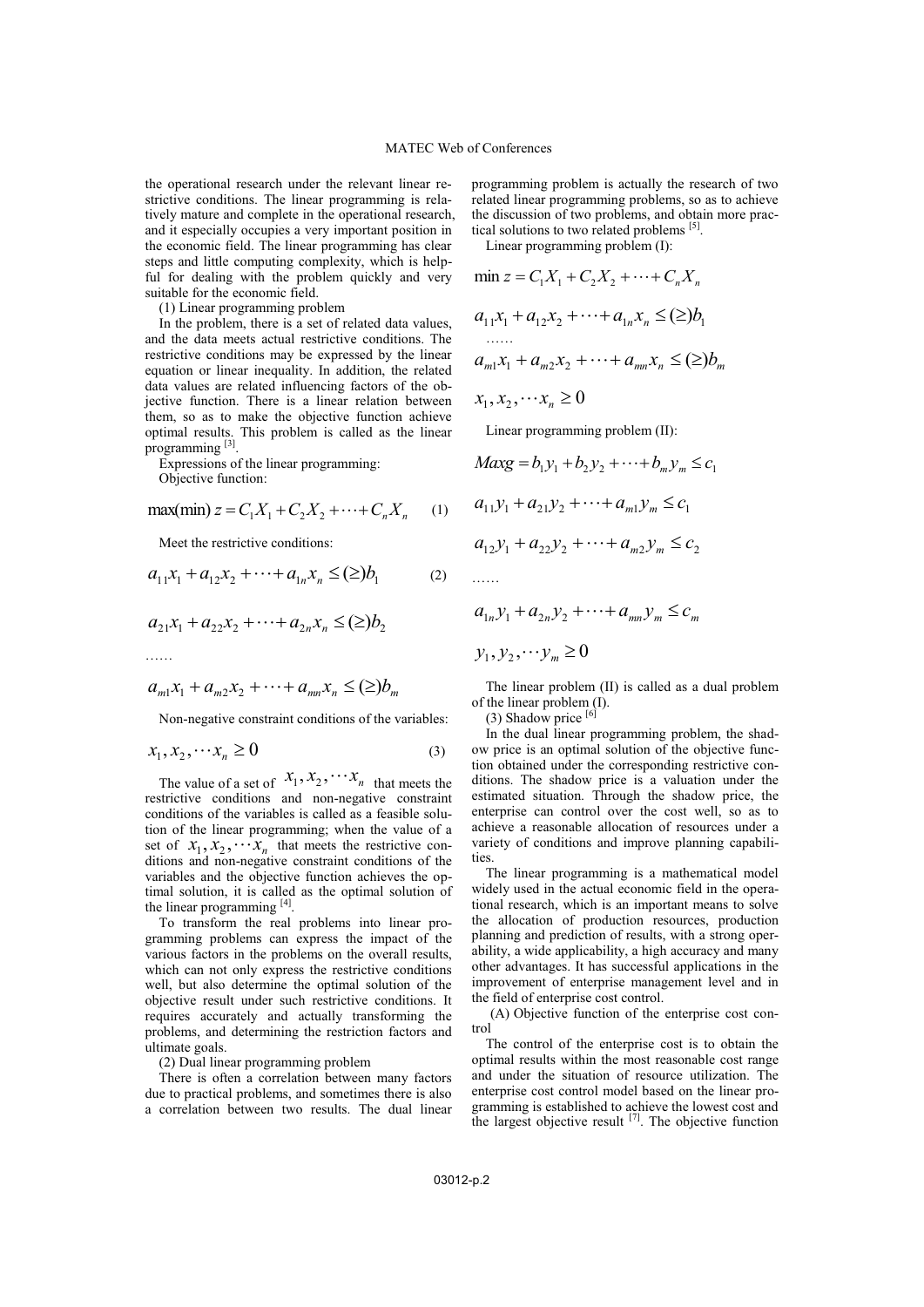is:

$$
\max Z = CX
$$

Where:  $C = (c_1, c_2, \dots, c_n)^T$  is the product profit volume;

 $c_i = p_i - c_i$  is the product profit;

$$
X = (x_1, x_2, \cdots, x_n)^T
$$
 is the product vector.

(B) Constraint conditions of the enterprise cost control

The labor of enterprise production, equipment, raw materials, output and sales volume are restrictive conditions of cost limitation. The restrictive conditions have different degrees of impact on the objective results, so each restrictive condition has its own linear relation.

1. Enterprise labor costs:

$$
a_{11}x_1 + a_{12}x_2 + \cdots + a_{1n}x_n \le A'
$$

Where:  $a_{11}, a_{12}, \dots, a_{1n}$  are the enterprise labor costs caused by production of different products; *A* is the enterprise labor costs payable.

2. Constraint conditions of raw materials:

$$
DX \le D'
$$
  
Where: 
$$
D = \begin{bmatrix} d_{11} & d_{12} & \cdots & d_{1n} \\ \cdots & \cdots & \cdots & \cdots \\ \cdots & \cdots & \cdots & \cdots \\ d_{r1} & d_{r2} & \cdots & d_{rn} \end{bmatrix}
$$
 is the quantity

demand of raw materials for the enterprise;

 $d_{ij}$  is the quantity of the raw material *i* required by the production of the product  $j$ ;

 $D' = (d_1', d_2', \dots, d_m')$  is the quantity of all raw materials required to be consumed;

 $d_i$  is all the inventory of the raw material  $i$ ;

 $r$  is all kinds of raw materials required by the enterprise production.

3. Production capacity:

 $TX \leq T'$ 

Where:

\n
$$
D = \begin{bmatrix}\n t_{11} & t_{12} & \cdots & t_{1n} \\
 \cdots & \cdots & \cdots & \cdots \\
 \cdots & \cdots & \cdots & \cdots \\
 t_{r1} & t_{r2} & \cdots & t_{rn}\n \end{bmatrix}
$$
\nis the coefficient of the total number of times.

cient matrix of lost time in the enterprise products production process [8];

 $t_{ij}$  is the lost time of the process  $i$  consumed by the production of the product  $j$ ;

 $T' = (t'_1, t'_2, \dots, t'_m)$  is the time quantum required in each process;

 $t_i$  is the time for the process *i*;

*r* is the total quantity of the process.

4. Market demand:

 $X \leq S$ 

 $\overline{\phantom{a}}$ 

Where:  $S = (s_1, s_2, \dots, s_n)^T$  is the market demand for the product.

3. Collection of the enterprise products production cost

The composition of the enterprise products production cost  $(C)$  is divided into the raw materials consumption  $cost(C_1)$ , consumables  $cost(C_2)$ , production cost  $(C_3)$  and labor cost $(C_4)$ .

Enterprise products production cost:

$$
C = C_1 + C_2 + C_3 + C_4
$$

Where: 
$$
C_1 = \sum_{i=1}^{n} c_{1i} x_i
$$
  $C_{1i}$  is the raw materials

consumption cost in the process  $i$ ;  $x_i$  is the usage amount;

$$
C_2 = \sum_{1}^{n} c_{2i} \bullet X \qquad C_{2i} \text{ is the consumables cost in}
$$

the process  $i : X$  is the output;

$$
C_3 = \sum_{1}^{n} c_{3i} \bullet X \qquad C_{3i} \text{ is the production cost in}
$$

the process  $i$ ;  $X$  is the output;

$$
C_4 = \sum_{1}^{n} c_{4i} \bullet X \qquad c_{4i} \text{ is the labor cost in the}
$$

process  $i: X$  is the output;

 $c_{1i}$ ,  $c_{2i}$ ,  $c_{3i}$  and  $c_{4i}$  can be calculated by the following ways:

$$
C_{1i} = P_i
$$
 is the price of the produced product  $i$ ;  

$$
C_{2i} = \frac{\sum C_{ei} \cdot P_e}{\sum X} : \sum X_{ei}
$$
 is the consumables cost in

the process  $i$ ;  $P_e$  is the price of consumables;  $\sum_{i=1}^{n} X_i$  is the output;

$$
c_{3i} = \frac{\sum C_{mi}}{\sum X} : \sum C_{mi} \text{ is the production cost in the}
$$

process  $i$ ;  $\sum X$  is the output;

$$
c_{4i} = \frac{\sum C_{si}}{\sum X} : \sum C_{si}
$$
 is the labor cost in the process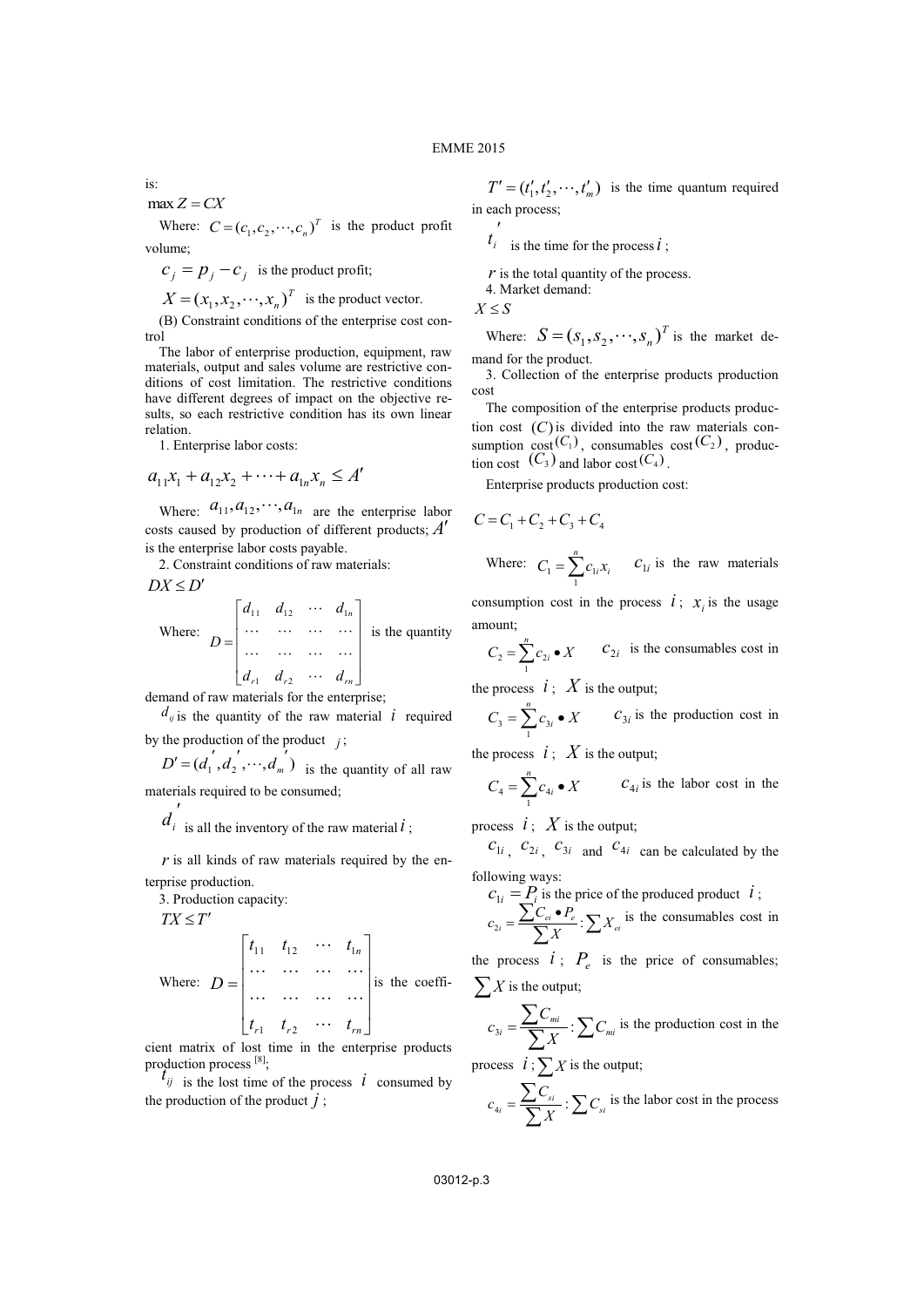# MATEC Web of Conferences

# $i$ ;  $\sum X$  is the output;

The restrictive conditions of the objective function (cost control) can be found out by the expression of the enterprise cost structure, so as to express the objective function well. The linear relation of the objective function can be found out through the restrictive conditions, so as to achieve the purpose of the linear programming<sup>[9]</sup>.

# 3 MODEL SOLUTION

There are many influencing factors of the enterprise cost control, so the calculated quantity of the model solution will be increased in case of practical problems. Therefore, the use of computer to calculate can speed up the problem solving, and play a role of fast solving, and reducing complex calculation by manpower. There is a need to firstly determine whether there is a basic feasible solution of the cost control model based on the linear programming, and then calculate the optimal results.

Algorithm flow chart is as Figure 1.



Figure 1. Algorithm flow chart

|  |  | Table 1. Products production table |  |
|--|--|------------------------------------|--|
|--|--|------------------------------------|--|

#### 4 CASE APPLICATION

The case application can be used to test the established enterprise cost control model based on the linear programming. In the production plan of an enterprise and according to preliminary market research, three kinds of products are ready to be produced. Each commodity's production labor costs, raw materials costs, number of equipment units, profit of single product are shown in Table 1. We would like to maximize the use of raw materials to achieve maximum enterprise efficiency with the limited labor costs. This is a typical linear programming problem.

Under the premise of limited productive resources, it plans to use the lowest cost to achieve maximum benefits. The constraint conditions are the labor of production, raw materials, equipment and so on. The objective function is the maximum income [10]. To substitute these conditions into the established minimum enterprise cost control model based on the linear programming, the model solution is:

$$
\max Z = 3x_1 + 7x_2 + 8x_3
$$

$$
\begin{cases}\n100x_1 + 400x_2 + 300x_3 \le 45000 \\
6x_1 + 2x_2 + 5x_3 \le 180 \\
5x_1 + 4x_2 + 10x_3 \le 180 \\
x_1 \ge 0, x_2 \ge 0, x_3 \ge 0\n\end{cases}
$$

The relevant enterprise production plans can be developed, and the existing production resources can be rationally used by the enterprise through the calculation results of the enterprise cost control model based on the linear programming, so as to achieve the maximum enterprise profit at the lowest cost. The market is constantly changed, so it is necessary to timely modify the model to achieve constant adjustment of the production and ensure the maximization of enterprise profits, thereby providing guarantee for the enterprise to maintain a strong competitiveness in the fierce market competition.

### 5 SENSITIVITY ANALYSIS

The sensitivity analysis is for the stability of the model, mainly inspecting the overall change degree of the model in case of changes of the related factors. In the actual market environment, the price, raw materials,

| Product                   | Product 1 | Product 2 | Product 3 |                          |
|---------------------------|-----------|-----------|-----------|--------------------------|
| Unit profit               | 3         |           |           | Unit (ten thousand yuan) |
| <b>Labor</b> costs        | 100       | 400       | 300       | Total (45,000)           |
| Raw material              | 6         | ↑         |           | 180t                     |
| Number of equipment units |           | 4         | 10        | 90 units                 |